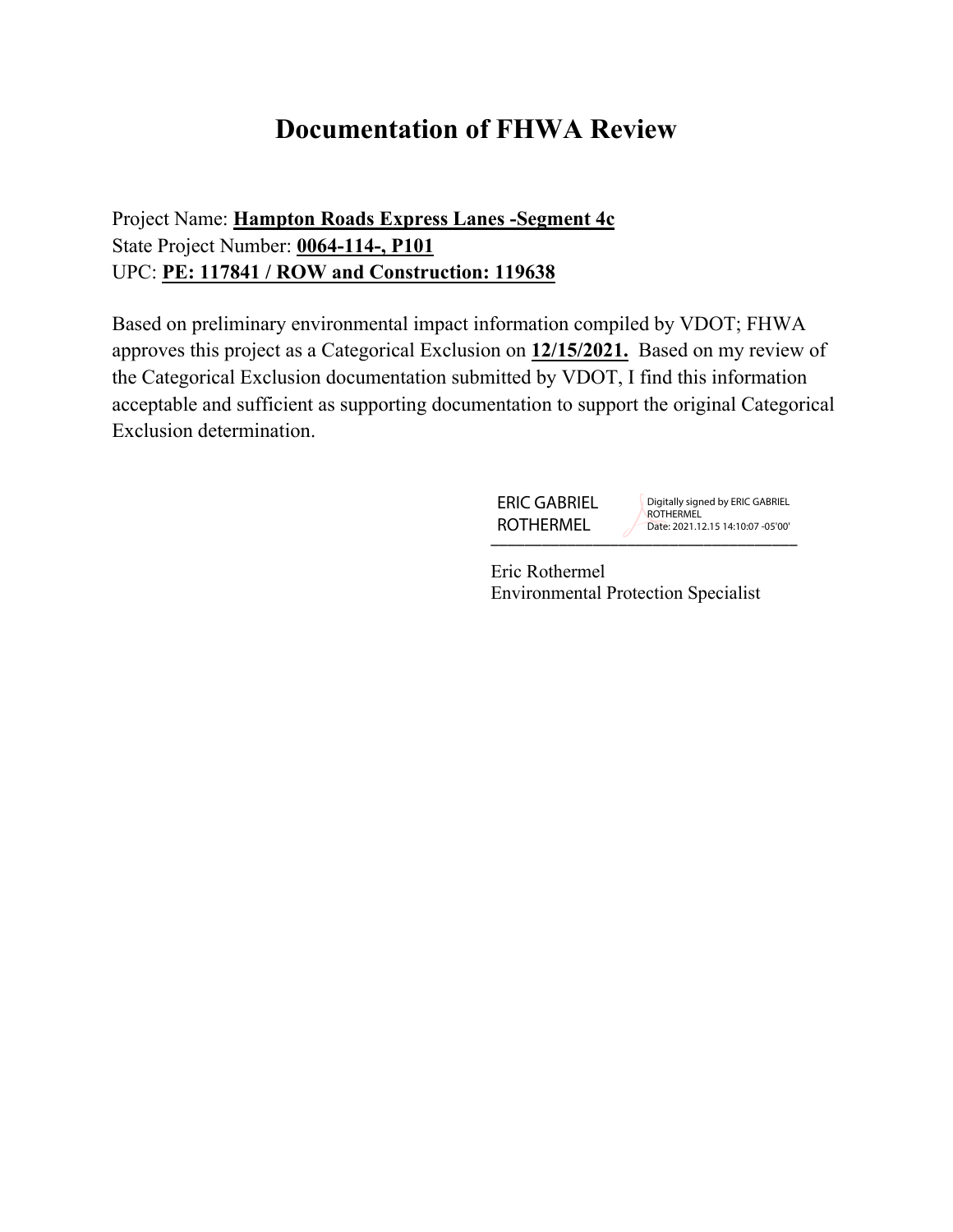

| <b>Project Information</b>                                                                                                                                                                                                                                                                                                                                                                                                       |                                                                                                                                                                                                                                                                                                                                                                                                                                                                                                                                                                                                                                                                                                                                                                                                                                                                                                                                                                                                                                                                                                                                                                                                                                                                                                                                                                                                                                                                                                                                                                                                                                                                                                                                                                                      |                          |                                                                                                                                                                                                                                                                                                                                                                                                                                                   |
|----------------------------------------------------------------------------------------------------------------------------------------------------------------------------------------------------------------------------------------------------------------------------------------------------------------------------------------------------------------------------------------------------------------------------------|--------------------------------------------------------------------------------------------------------------------------------------------------------------------------------------------------------------------------------------------------------------------------------------------------------------------------------------------------------------------------------------------------------------------------------------------------------------------------------------------------------------------------------------------------------------------------------------------------------------------------------------------------------------------------------------------------------------------------------------------------------------------------------------------------------------------------------------------------------------------------------------------------------------------------------------------------------------------------------------------------------------------------------------------------------------------------------------------------------------------------------------------------------------------------------------------------------------------------------------------------------------------------------------------------------------------------------------------------------------------------------------------------------------------------------------------------------------------------------------------------------------------------------------------------------------------------------------------------------------------------------------------------------------------------------------------------------------------------------------------------------------------------------------|--------------------------|---------------------------------------------------------------------------------------------------------------------------------------------------------------------------------------------------------------------------------------------------------------------------------------------------------------------------------------------------------------------------------------------------------------------------------------------------|
| <b>Project Name:</b>                                                                                                                                                                                                                                                                                                                                                                                                             | Hampton Roads Express Lanes -<br>Segment 4c                                                                                                                                                                                                                                                                                                                                                                                                                                                                                                                                                                                                                                                                                                                                                                                                                                                                                                                                                                                                                                                                                                                                                                                                                                                                                                                                                                                                                                                                                                                                                                                                                                                                                                                                          | <b>Federal Project#:</b> |                                                                                                                                                                                                                                                                                                                                                                                                                                                   |
| <b>Project Number:</b>                                                                                                                                                                                                                                                                                                                                                                                                           | $0064 - 114 -$ , P101                                                                                                                                                                                                                                                                                                                                                                                                                                                                                                                                                                                                                                                                                                                                                                                                                                                                                                                                                                                                                                                                                                                                                                                                                                                                                                                                                                                                                                                                                                                                                                                                                                                                                                                                                                | <b>Project Type:</b>     | Construction                                                                                                                                                                                                                                                                                                                                                                                                                                      |
| UPC:                                                                                                                                                                                                                                                                                                                                                                                                                             | 117841                                                                                                                                                                                                                                                                                                                                                                                                                                                                                                                                                                                                                                                                                                                                                                                                                                                                                                                                                                                                                                                                                                                                                                                                                                                                                                                                                                                                                                                                                                                                                                                                                                                                                                                                                                               | <b>Charge Number:</b>    | UPC 117841 Act 616                                                                                                                                                                                                                                                                                                                                                                                                                                |
| <b>Route Number:</b>                                                                                                                                                                                                                                                                                                                                                                                                             | 64                                                                                                                                                                                                                                                                                                                                                                                                                                                                                                                                                                                                                                                                                                                                                                                                                                                                                                                                                                                                                                                                                                                                                                                                                                                                                                                                                                                                                                                                                                                                                                                                                                                                                                                                                                                   | <b>Route Type:</b>       | Interstate                                                                                                                                                                                                                                                                                                                                                                                                                                        |
| <b>Project Limit--From:</b>                                                                                                                                                                                                                                                                                                                                                                                                      | 0.139 Mi. East of LaSalle Ave.                                                                                                                                                                                                                                                                                                                                                                                                                                                                                                                                                                                                                                                                                                                                                                                                                                                                                                                                                                                                                                                                                                                                                                                                                                                                                                                                                                                                                                                                                                                                                                                                                                                                                                                                                       | To:                      | 0.379 Mi. East of Settlers Landing<br>Rd.                                                                                                                                                                                                                                                                                                                                                                                                         |
| <b>Additional Project</b><br><b>Description:</b>                                                                                                                                                                                                                                                                                                                                                                                 | This project is located in the City of Hampton. The scope includes widening EB and WB I-64 from 0.139<br>miles East of LaSalle Ave to 0.379 miles East of Settlers Landing Rd. The proposed improvements include<br>rehabilitation of the existing lanes and an additional 12-ft wide travel lane in each direction. Two existing EB<br>and WB general purpose (GP) lanes will remain unchanged, one existing GP lane in each direction will be<br>converted into an express lane, and one new lane will be added in each direction as an express lane (two GP<br>lanes and two express lanes in each direction). This will extend the full roadway section of the HRBT<br>Expansion project to the west for 2.4 miles. This section of interstate includes six mainline bridges, one<br>pedestrian underpass and one triple 48" RCP section carrying Brights Creek beneath I-64. The EB Hampton River bridges will be replaced and the WB Hampton River bridge will be widened and rehabilitated. High<br>power transmission lines along I-64 do not need to be relocated or adjusted as there is adequate clearance for<br>the proposed design. The EB and WB portions of the bridge over King Street will be widened and<br>rehabilitated. The EB and WB portions of the bridge over Settlers Landing will be widened and rehabilitated.<br>The bridge over Rip Rap Road will be rehabilitated with no widening. Each bridge has been investigated to<br>determine the appropriate rehabilitation recommendations. The widening is expected to occur mostly in the<br>median of the existing interstate. The preliminary engineering (PE) phase has been developed under UPC<br>117841. The right of way (RW) and construction (CN) phases will be administered under UPC 119638. |                          |                                                                                                                                                                                                                                                                                                                                                                                                                                                   |
| <b>Purpose And Need:</b>                                                                                                                                                                                                                                                                                                                                                                                                         | The purpose is to provide reliable travel time by adding capacity on I-64 in Hampton for express lanes. The<br>project is needed to reduce congestion in the general purpose lanes and improve travel time by providing an<br>option for motorist during peak travel times when congestion is the highest. The project is part of a regional<br>roadway network designed to address congestion known as the Hampton Roads Express Lanes (HREL).                                                                                                                                                                                                                                                                                                                                                                                                                                                                                                                                                                                                                                                                                                                                                                                                                                                                                                                                                                                                                                                                                                                                                                                                                                                                                                                                      |                          |                                                                                                                                                                                                                                                                                                                                                                                                                                                   |
| District:                                                                                                                                                                                                                                                                                                                                                                                                                        | City/County:                                                                                                                                                                                                                                                                                                                                                                                                                                                                                                                                                                                                                                                                                                                                                                                                                                                                                                                                                                                                                                                                                                                                                                                                                                                                                                                                                                                                                                                                                                                                                                                                                                                                                                                                                                         |                          | <b>Residency:</b>                                                                                                                                                                                                                                                                                                                                                                                                                                 |
| <b>Hampton Roads</b>                                                                                                                                                                                                                                                                                                                                                                                                             | Hampton                                                                                                                                                                                                                                                                                                                                                                                                                                                                                                                                                                                                                                                                                                                                                                                                                                                                                                                                                                                                                                                                                                                                                                                                                                                                                                                                                                                                                                                                                                                                                                                                                                                                                                                                                                              |                          | Williamsburg                                                                                                                                                                                                                                                                                                                                                                                                                                      |
| Date CE level document approved by VA Division FHWA: 12/22/2020<br>FHWA Contact: Jones, Kevin<br><b>Project in STIP:</b> Yes<br>In Long Range Plan? Yes<br><b>CE Category 23 CFR 771.117:</b> d                                                                                                                                                                                                                                  |                                                                                                                                                                                                                                                                                                                                                                                                                                                                                                                                                                                                                                                                                                                                                                                                                                                                                                                                                                                                                                                                                                                                                                                                                                                                                                                                                                                                                                                                                                                                                                                                                                                                                                                                                                                      |                          |                                                                                                                                                                                                                                                                                                                                                                                                                                                   |
|                                                                                                                                                                                                                                                                                                                                                                                                                                  | CEs are satisfied and that significant environmental effects will not result.                                                                                                                                                                                                                                                                                                                                                                                                                                                                                                                                                                                                                                                                                                                                                                                                                                                                                                                                                                                                                                                                                                                                                                                                                                                                                                                                                                                                                                                                                                                                                                                                                                                                                                        |                          | <b>Description of Category:</b> Additional actions which meet the criteria for a CE in the CEQ regulations (40 CFR §1508.4) and paragraph (a) of<br>this section may be designated as CEs only after Administration approval unless otherwise authorized under an executed agreement pursuant<br>to paragraph (g) of this section. The applicant shall submit documentation which demonstrates that the specific conditions or criteria for these |
| Logical Termini and Independent Utility: Yes                                                                                                                                                                                                                                                                                                                                                                                     |                                                                                                                                                                                                                                                                                                                                                                                                                                                                                                                                                                                                                                                                                                                                                                                                                                                                                                                                                                                                                                                                                                                                                                                                                                                                                                                                                                                                                                                                                                                                                                                                                                                                                                                                                                                      |                          |                                                                                                                                                                                                                                                                                                                                                                                                                                                   |
| <b>Next Phase of Funding Available?</b> Yes                                                                                                                                                                                                                                                                                                                                                                                      |                                                                                                                                                                                                                                                                                                                                                                                                                                                                                                                                                                                                                                                                                                                                                                                                                                                                                                                                                                                                                                                                                                                                                                                                                                                                                                                                                                                                                                                                                                                                                                                                                                                                                                                                                                                      |                          |                                                                                                                                                                                                                                                                                                                                                                                                                                                   |
| <b>Comments:</b> HREL Segment 4c express lanes end at 0.379 mile east of Settlers Landing Road and tie into the HRBT project as one express<br>lane and one part-time managed shoulder. The typical section of the mainline would remain the same between the two projects.                                                                                                                                                      |                                                                                                                                                                                                                                                                                                                                                                                                                                                                                                                                                                                                                                                                                                                                                                                                                                                                                                                                                                                                                                                                                                                                                                                                                                                                                                                                                                                                                                                                                                                                                                                                                                                                                                                                                                                      |                          |                                                                                                                                                                                                                                                                                                                                                                                                                                                   |
| <b>Typical Section:</b> Mainline typical includes four 12-ft general purpose lanes, four 12-ft express lanes, paved shoulders (varied width), and a<br>3-ft buffer separation between travel and express lanes. Minor widening for auxiliary lanes and ramp improvements where warranted.                                                                                                                                        |                                                                                                                                                                                                                                                                                                                                                                                                                                                                                                                                                                                                                                                                                                                                                                                                                                                                                                                                                                                                                                                                                                                                                                                                                                                                                                                                                                                                                                                                                                                                                                                                                                                                                                                                                                                      |                          |                                                                                                                                                                                                                                                                                                                                                                                                                                                   |
| <b>Structures:</b> There are six bridge structures on I-64 within the project (four involve widening and two involve replacement). Bridge<br>widening would occur at the following bridges: I-64 bridge structure #20320 over Rip Rap Road (RTE 1055), I-64 bridge structure #20318<br>over King Street (RTE 985), I-64 westbound bridge structure #20346 over the Hampton River, and I-64 bridge structure #20312 over Settlers |                                                                                                                                                                                                                                                                                                                                                                                                                                                                                                                                                                                                                                                                                                                                                                                                                                                                                                                                                                                                                                                                                                                                                                                                                                                                                                                                                                                                                                                                                                                                                                                                                                                                                                                                                                                      |                          |                                                                                                                                                                                                                                                                                                                                                                                                                                                   |

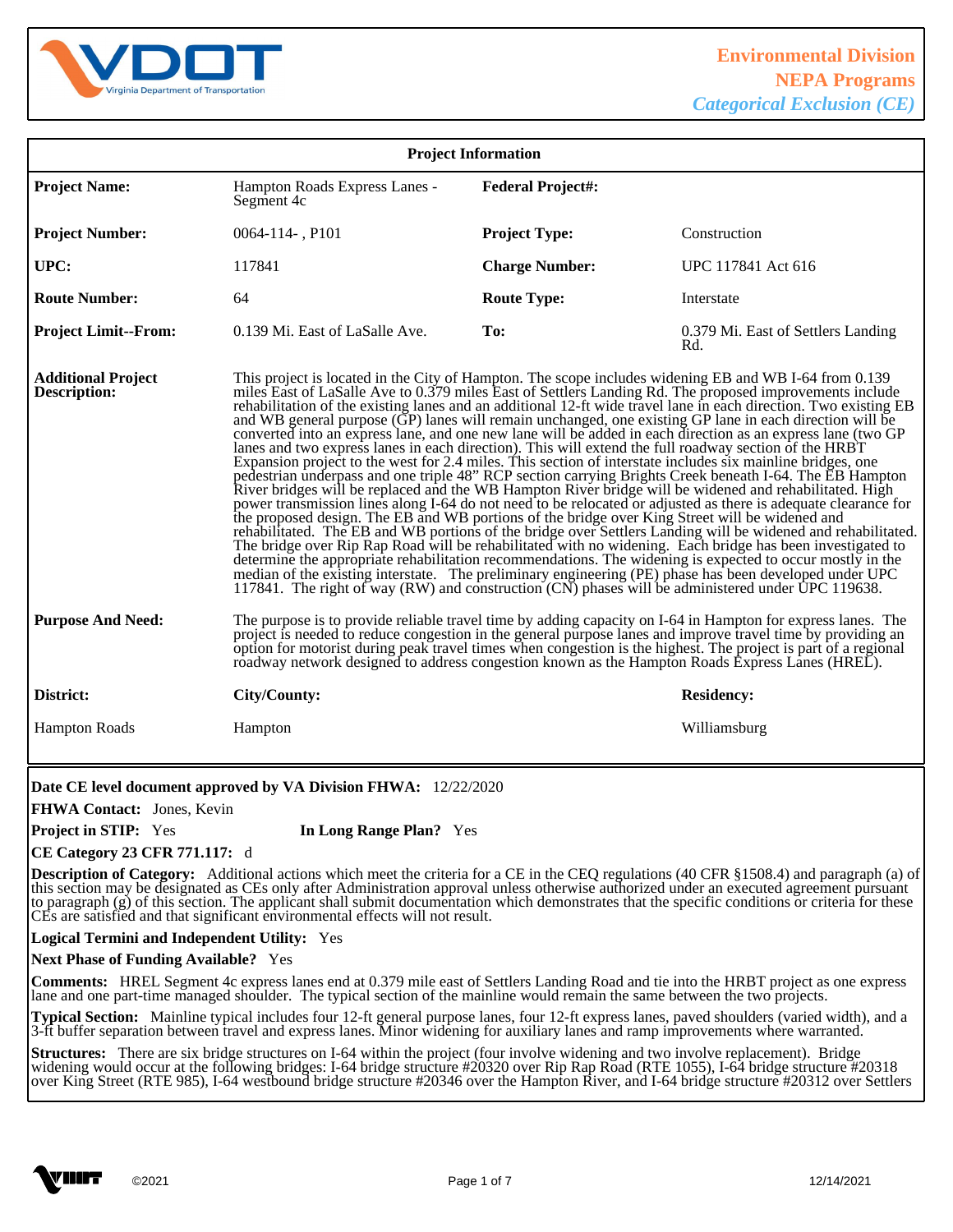Landing Road (U.S. 60). The two I-64 eastbound bridge structures #20316 over the Hampton River would be replaced with a single bridge. Owens Street pedestrian bridge structure #20322 would be rehabilitated and the triple 48" RCP carrying Brights Creek beneath I-64 would be rehabilitated.

#### **SOCIO-ECONOMIC**

**Minority/Low Income Populations:** Present with impacts **Disproportionate Impacts to Minority/Low Income Populations:** No

 **Source:** Right of Way Relocation Report, Director of Public Works, and Environmenal Justice Evaluation

**Existing or Planned Public Recreational Facilities:** Present with impacts

**Community Services:** Present with no impact

**Consistent with Local Land Use:** Yes

 **Source:** City of Hampton Director of Public Works

**Existing or Planned Bicycle/Pedestrian Facilities** Present with impacts

**Source:** City of Hampton Director of Public Works and Hampton Regional Express Lanes Network Traffic Operations & Safety Analysis Memorandum

**Socio-Economic Comments:** River Street Park and Woodlands Golf Course would have minor permanent and temporary impacts.

 The N. King Improvements Phase IV shared-use path is under construction. There are no permanent impacts to the shared-use path as a result of this project.

 An Environmental Justice (EJ) analysis was performed for this project.There are impacts to a minority/low income area; however, the impacts are not disproportionately high to minority/low income populations. The proposed design widened to the median to the greatest extent possible to minimize property impacts.

 The addition of express lanes would require non-high-occupancy vehicles to pay a toll to use the express lanes. One express lane would be added, one existing GP lane would be converted to express lane, and two existing GP lanes would remain as is in each direction. The existing GP lanes would remain free for travelers using the facility at this location; thus, there would be no disproportionately high impact from tolls on EJ populations." FHWA has stated that congestion pricing "places responsibility for travel choices squarely in the hands of the individual traveler, where it can be decided and managed" (FHWA, 2008). While the single-occupancy vehicle is typically the preferred choice of travel, there are benefits to shared passenger transportation alternatives, and travelers may decide to change their travel habits. The combination of the free GP lanes and express lanes allows each individual traveler to choose between the free lanes or the tolled lanes based on the value the individual has placed on their time and/or need for a reliable trip. E-ZPass created a new cash-based system (E-ZPass Reload Card) for individuals who previously could not obtain and E-ZPass transponder due to lack of a credit-card, but can now purchase at local convenience stores, such as CVS and 7-Eleven. These options ensure that low-income drivers are not precluded from acquiring an E-ZPass and using the new tolled facilities.

 Although the express lanes toll cost would be a higher proportion of income for some individuals, other options are available for users to avoid the tolls associated with the express lanes that offer flexibility for all income levels. These include the use of the GP lanes, the use of a "flex" electronic transponder which would provide free access to the express lanes for carpoolers, as well as transit.

 Based on the traffic operational analysis conducted, time travels savings on I-64 from LaSalle Ave. to the HRBT range between 10-15 minutes in the express lanes and up to 10 minutes in the GP lanes.

 No minority or low-income populations have been identified that would be disproportionately high and adversely impacted by the proposed project. Therefore, in accordance with the provisions of E.O. 12898 and FHWA Order 6640.23, no further EJ analysis is required. 

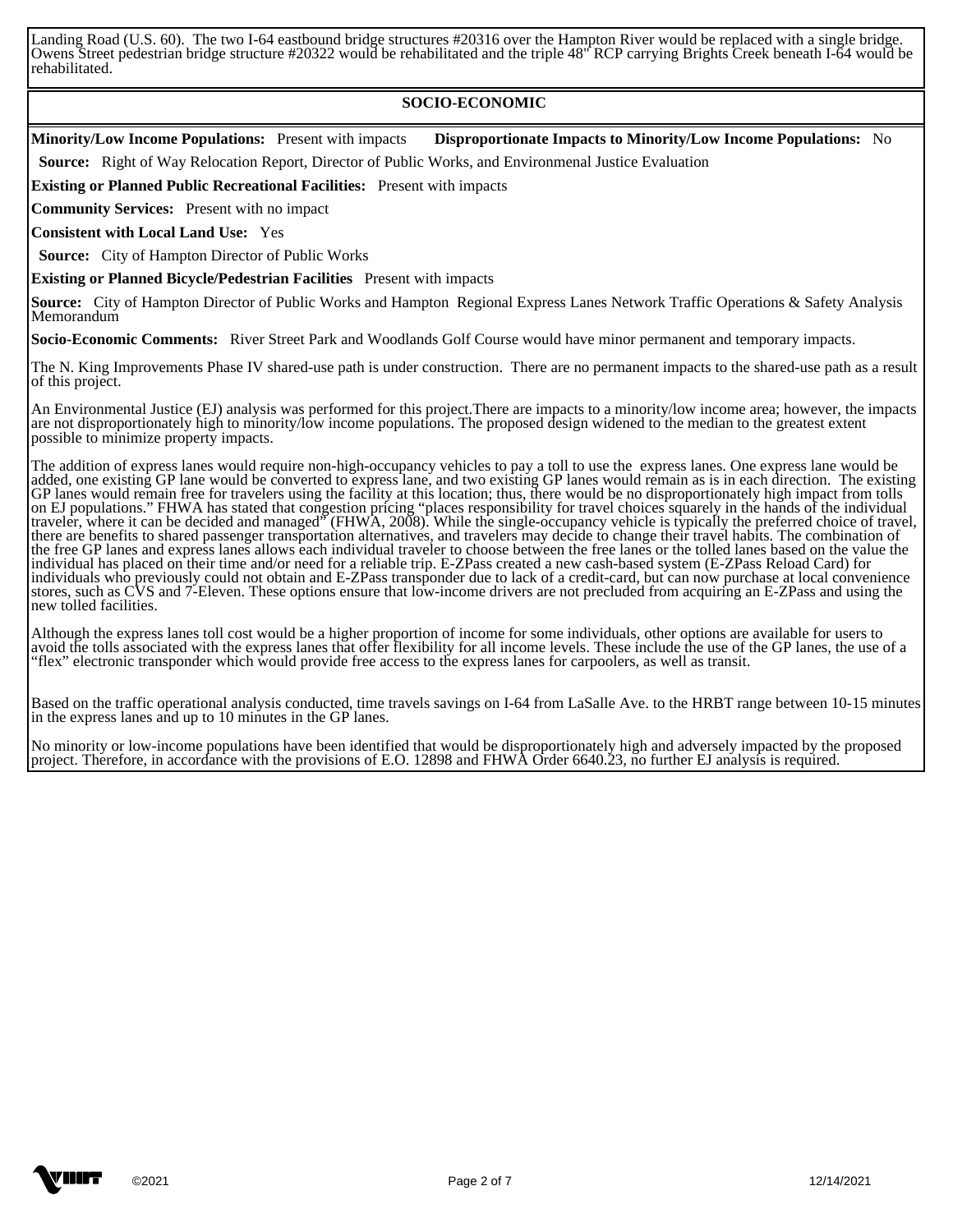#### **Use of 4(f) Property:** Yes

#### **4(f) Evaluations:**

 Selected Evaluation(1): **Acres of Use:** 0.18 **Type of Use:** Permanent **Type of Resource:** Public Park **Name of Resource:** River Street Park **Comments:** No comments **De Minimis:** Yes **·** The officials with jurisdiction have concurred that the transportation use of the Section 4(f) resource, together with any impact avoidance, minimization, and mitigation or enhancement measures incorporated into the project, does not adversely affect the activities, features, and attributes that qualify the resource for protection under Section 4(f). **·** Based on this FHWA intends to make a De minimis impact finding. Selected Evaluation(2): **Acres of Use:** 0.15 **Type of Use:** Temporary **Type of Resource:** Public Park **Name of Resource:** River Street Park **Comments:** No comments **De Minimis:** Yes **·** The officials with jurisdiction have concurred that the transportation use of the Section 4(f) resource, together with any impact avoidance, minimization, and mitigation or enhancement measures incorporated into the project, does not adversely affect the activities, features, and attributes that qualify the resource for protection under Section 4(f). **·** Based on this FHWA intends to make a De minimis impact finding. Selected Evaluation(3): **Acres of Use:** 0.18 **Type of Use:** Permanent

**Comments:** No comments **De Minimis:** Yes **·** The officials with jurisdiction have concurred that the transportation use of the Section 4(f) resource, together with any impact avoidance, minimization, and mitigation or enhancement measures incorporated into the project, does not adversely affect the activities, features, and attributes that qualify the resource for protection under Section 4(f). **·** Based on this FHWA intends to make a De minimis impact finding.

 Selected Evaluation(4): **Acres of Use:** 1.95 **Type of Use:** Temporary **Type of Resource:** Public Recreation Area **Name of Resource:** Woodlands Golf Course **Comments:** No comments **De Minimis:** Yes

**Type of Resource:** Public Recreation Area **Name of Resource:** Woodlands Golf Course

**·** The officials with jurisdiction have concurred that the transportation use of the Section 4(f) resource, together with any impact avoidance, minimization, and mitigation or enhancement measures incorporated into the project, does not adversely affect the activities, features, and attributes that qualify the resource for protection under Section 4(f). **·** Based on this FHWA intends to make a De minimis impact finding.

 **Source:** Hampton City Manager

#### **6(f) Conversion:** No **Acres of Conversion:**

**4(f) Comments:** The project requires a total of 0.33 acre of right from the River Street Park. Permanent impacts total 0.18 acre and temporary impacts total 0.15 acre. The park would be closed for activities for approximately two years during construction.

 The project requires a total of 2.13 acres of right of way from the Woodlands Golf Course. Permanent impacts total 0.18 acre and temporary impacts total 1.95 acre. Recreation would be restricted in the area of construction, but the golf course would remain open.

The officials with jurisdiction concurred on October 13, 2021 that impacts are minor, and the impacts would not cause a permanent adverse affect to, nor interfere with the protected activities, features, or attributes of River Street Park or the Woodlands Golf Course.

There are no 4(f) impacts to historic properties within the project limits.

**6(f) Comments:** There are no 6(f) properties within the project limits. 

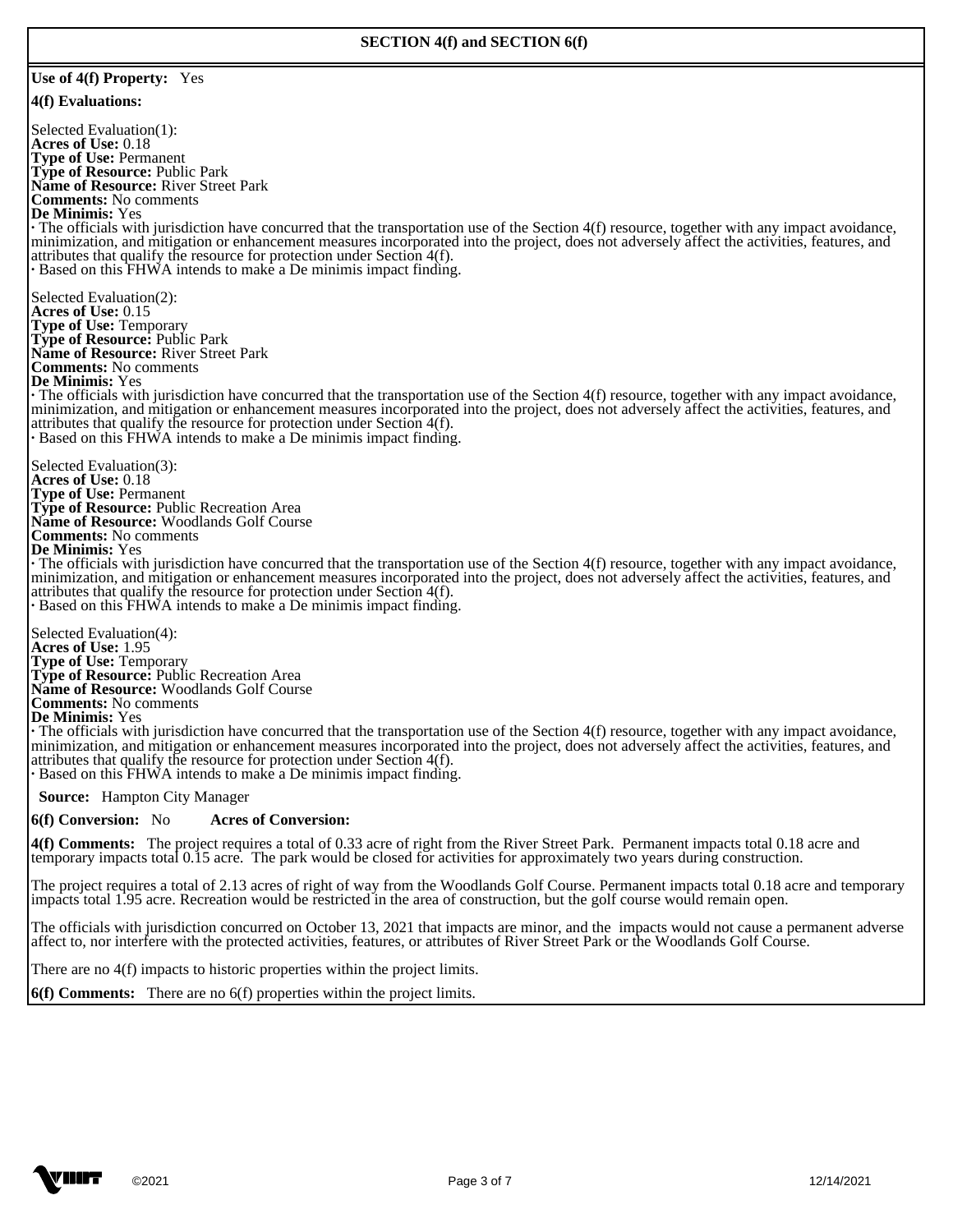### **CULTURAL RESOURCES**

# **Section 106 Effect Determination:** NO ADVERSE EFFECT

**Name of Historic Property:** Multiple Properties - see comments. **DHR Concurrence date:** 07/08/2021

**MOA/PA Execution Date:** None

**Cultural Resource Comments:** Historic properties within the Direct and Indirect APE limits: Elmerton Cemetery (114-0155), Pasture Point Historic District (114-0118), Hampton Institute Historic District (114-0006), Hampton National Cemetery (114-0148), Hampton Veterans Affairs Medical Center Historic District (114-0101), and Captain John Smith Chesapeake National Historic Trail (no number). The Department of Historic Resources (DHR) has determined that the project would have a No Adverse Effect on historic resources. VDOT will fulfill the conditions of the No Adverse Effect determination. There are no direct impacts to these resources. 

#### **NATURAL RESOURCES**

**Are Waters of the U.S. present?** Yes **Linear Feet of Impact:** Approximately 250 **Federal Threatened or Endangered Species:**  Red Knot (Calidris canutus rufa)-Federal:FT-No Effect Piping Plover (Charadrius melodus)-Federal:FT-No Effect Green Sea Turtle (Chelonia mydas)-Federal:FT-May affect, Not Likely to adversely Effect Atlantic Sturgeon (Acipenser oxyrinchus)-Federal:FE-May affect, Not Likely to adversely Effect Loggerhead (Sea Turtle) (Caretta caretta)-Federal:FT-May affect, Not Likely to adversely Effect Shortnose Sturgeon (Acipenser brevirostrum)-Federal:FE-May affect, Not Likely to adversely Effect Leatherback SeaTurtle (Dermochelys coriacea)-Federal:FE-May affect, Not Likely to adversely Effect Kemp's Ridley sea turtle (Lepidochelys kempii)-Federal:FE-May affect, Not Likely to adversely Effect Based upon review of federal databases including IPaC, federal T&E species have a  $\checkmark$ potential to occur in the project area. 05/21/2021 M Mussomeli **100 Year Floodplain:** Present with no impact **Regulatory Floodway Zone:** Present with no impact **Zone Code:** AE **Public Water Supplies:** Present with impacts **Are any tidal waters/wetlands present?** Yes **Wetlands:** Present with impacts **Tidal Acres of Impact:** 0.1 **Tidal Wetland Type:** Emergent **Are any Non-Tidal Wetlands Present?** Yes **Non Tidal Acres of Impact:** 0.15 **Non Tidal Wetland Type:** Forested **Total Wetland Acres of Impacts:** 0.45 **Are water quality permits required?** Yes **Natural Resource Comments:** Impacts anticipated to nontidal emergent, forested, and scrub-shrub wetlands and tidal emergent wetlands. Anticipated 0.400-acre impact to tidal waters of Hampton River, branch of Hampton River, and Bright's Creek. Compensatory mitigation would be required for permanent wetland impacts and would be addressed during the permitting phase of the project.

 Federal and State databases document potential presence of Federally threatened and endangered species. Preliminary determination is No Effect for species under USFWS purview and Not Likely to Adversely Effect species under NMFS jurisdiction. 

# **AGRICULTURAL/OPEN SPACE**

**Open Space Easements:** Not Present

**Agricultural/Forestal Districts:** Not Present

 **Source:** Project Definition Form

**Agricultural/Open Space Comments:** The project is located in an urban area. 

**FARMLAND** 

**NRCS Form CPA-106 Attached?** No

**NRCS Form CPA-106 not attached because:** 

 **NRCS determined no prime or unique farmland in the project area.** 

**Alternatives Analysis Required?** No

 **Source:** Natural Resources Conservation Service

**Farmland Comments:** The project is located in an urban area.

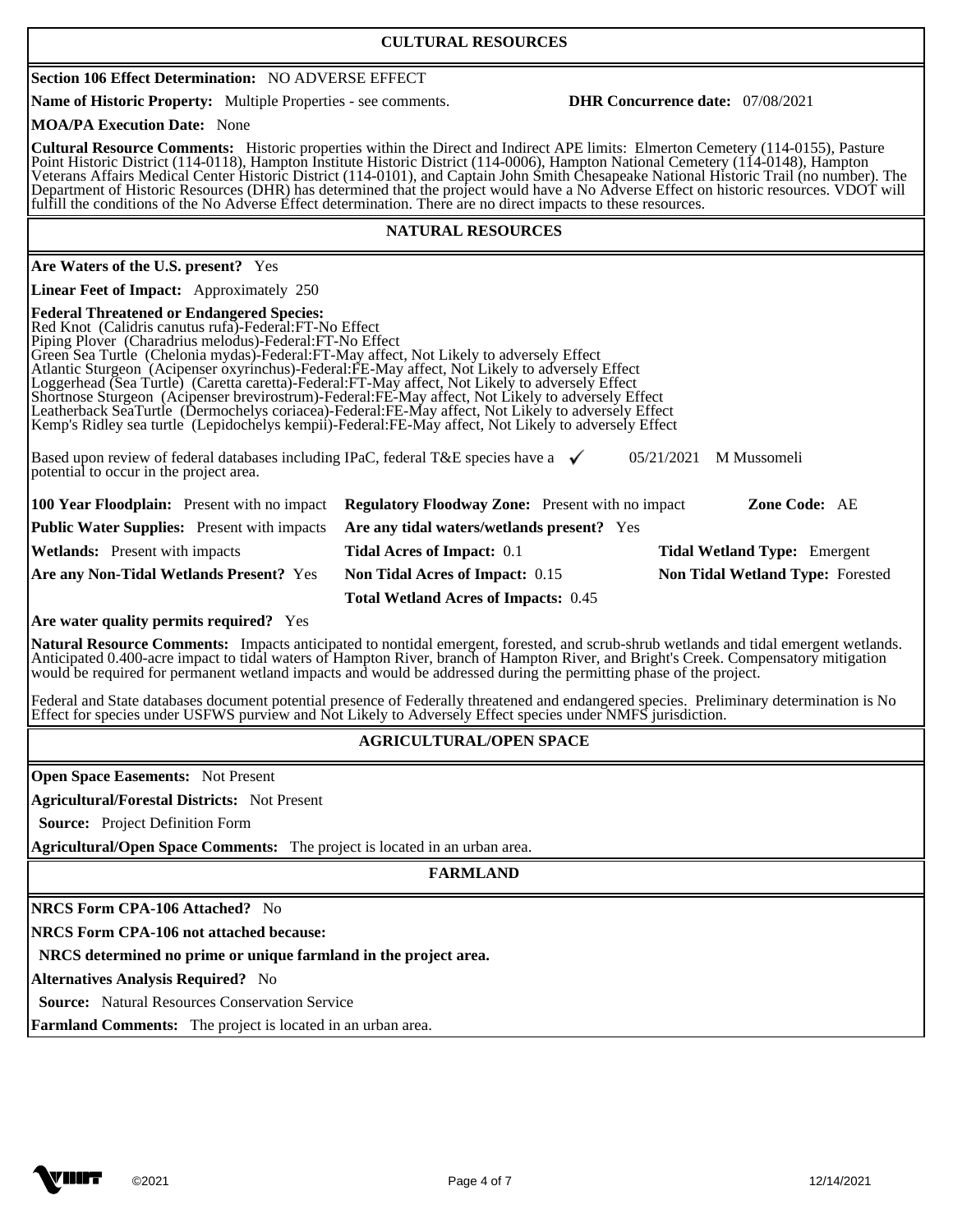### **Invasive Species in the project area?** Unknown

**There is potential for invasive species to become established along the limits of disturbance of the project during and following construction. Section 244.02(c) of VDOT's Road and Bridge Specifications includes provisions intended to control noxious weeds (which includes non-native and invasive species).** 

**While rights-of-ways are at risk from invasive species colonization from adjacent properties, implementing the above provisions would reduce or minimize potential for introduction, proliferation, and spread of invasive species. Additionally, the implementation of best management practices for erosion/sediment control and abatement of pollutant loading would minimize indirect impacts to adjoining communities and habitat by reducing excess nutrient loads that could encourage invasive species proliferation.** 

**Invasive Species Comments:** None.

#### **AIR QUALITY**

#### **Air Quality Status and Regional Conformity**

Jurisdiction Description: This project is located within an Attainment area for all of the National Ambient Air Quality Standards (NAAQS). In addition, the project is located in a volatile organic compounds (VOC) and nitrogen oxides (NOx) Emissions Control Area. As such, all reasonable precautions should be taken to limit the emissions of VOC and NOx. The following VDEQ air pollution regulations must be adhered to during the construction of this project: 9 VAC 5-130, Open Burning restrictions; 9 VAC 5-45, Article 7, Cutback Asphalt restrictions; and 9 VAC 5-50, Article 1, Fugitive Dust precautions.

The study area is located in the City of Hampton. At the time of preparation of this technical report, the United States Environmental Protection Agency's (EPA) Green Book shows the City of Hampton to be designated as an attainment area for all criteria pollutants. Notwithstanding that listing in the EPA Green Book, federal conformity requirements, including specifically 40 CFR 93.114 and 40 CFR 93.115, apply for the project as the area in which it is located is one affected by the South Coast II court decision that reinstated conformity requirements nationwide associated with the 1997 ozone NAAQS.

#### **Carbon Monoxide**

CO Microscale Analysis Required for NEPA? No

The proposed project meets the criteria specified in the current FHWA-VDOT "Programmatic Agreement for Project Level Air Quality Analyses for Carbon Monoxide" and therefore a project-specific analysis for CO is not required.

As the project is located in a region that is attainment of the CO NAAQS, EPA project-level ("hot-spot") transportation conformity requirements do not apply. As only NEPA applies, a project-specific analysis and/or assessment for carbon monoxide (CO) is not needed under the terms of the programmatic agreement between FHWA and VDOT for project-level air quality analyses for CO. As documented in that agreement, which is based on the analysis and information presented in the template Programmatic Agreement and Technical Support Document (TSD) developed in the National Cooperative Highway Research Program (NCHRP) 25-25 Task 104 study (2020), the weight-ofevidence shows that it may reasonably be concluded that the national ambient quality standard (NAAQS) for CO will be met.

### **Particulate Matter**

This project is located in: A PM2.5 Attainment Area

PM Hotspot Analysis Required? No

The final rule that establishes the transportation conformity criteria and procedures for determining which transportation projects must be analyzed for local air quality impacts in Fine Particulate Matter (PM2.5) nonattainment and maintenance areas was published on March 10, 2006. This project is located in a PM2.5 attainment area and therefore no further discussion of PM2.5 is necessary.

#### **Mobile Source Air Toxics**

This project requires: No further discussion of MSAT

 $\checkmark$  The project qualifies for a categorical exclusion under 23 CFR 771.117.

This project is excluded from further analysis following FHWA's Interim Guidance Update on MSAT Analysis in NEPA dated October 18, 2016 for projects qualifying as a categorical exclusion under 23 CFR 771.117.